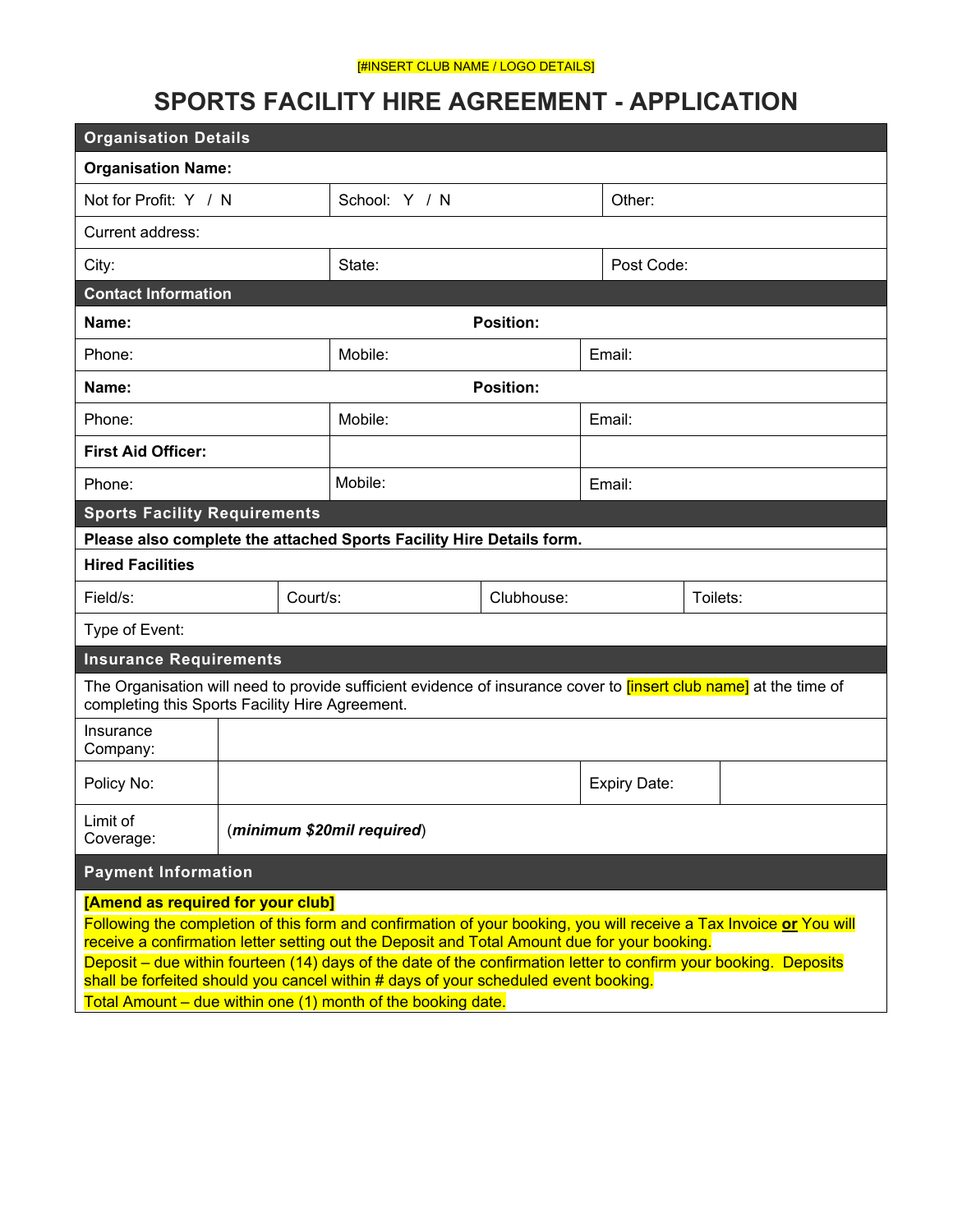# **SPORTS FACILITY HIRE AGREEMENT - CHARGES [OR ATTACH CLUB STANDARD DOCUMENT]**

| <b>Schedule of Fees &amp; Charges</b>                                                 |              |                       |                        |  |
|---------------------------------------------------------------------------------------|--------------|-----------------------|------------------------|--|
| <b>Clubhouse</b>                                                                      | <b>Times</b> | <b>Community Rate</b> | <b>Commercial Rate</b> |  |
| Daytime Hire (# - #)                                                                  |              |                       |                        |  |
| Daytime Opening & Closing<br>Fee                                                      |              |                       |                        |  |
| Nightime Hire (# - #)<br>*incl / excl lights                                          |              |                       |                        |  |
| Nighttime Daytime Opening<br>& Closing                                                |              |                       |                        |  |
| Bond - Event Hire                                                                     |              |                       |                        |  |
| Bond - Permanent Key to<br>Access Toilet / Change room<br><b>Facilities</b>           |              |                       |                        |  |
| <b>Cleaning Fee</b>                                                                   |              |                       |                        |  |
| <b>Fields</b>                                                                         | <b>Times</b> | <b>Community Rate</b> | <b>Commercial Rate</b> |  |
| Daytime Hire (# - #)                                                                  |              |                       |                        |  |
| Daytime Setup (# - #)                                                                 |              |                       |                        |  |
| Nightime Hire (# - #)                                                                 |              |                       |                        |  |
| Nightime Setup                                                                        |              |                       |                        |  |
| Bond - Permanent Key to<br>Access Toilet / Change<br>room Facilities                  |              |                       |                        |  |
| Storage Area                                                                          |              |                       |                        |  |
| Bond - Event Hire                                                                     |              |                       |                        |  |
| Bond - Permanent Key to<br>Access Toilet / Change room /<br><b>Canteen Facilities</b> |              |                       |                        |  |
| Sign-on days                                                                          |              |                       |                        |  |
| <b>Courts</b>                                                                         | <b>Times</b> | <b>Community Rate</b> | <b>Commercial Rate</b> |  |
| Daytime Hire (# - #)                                                                  |              |                       |                        |  |
| Daytime Opening & Closing<br>Fee                                                      |              |                       |                        |  |
| Nighttime Hire (# - #)                                                                |              |                       |                        |  |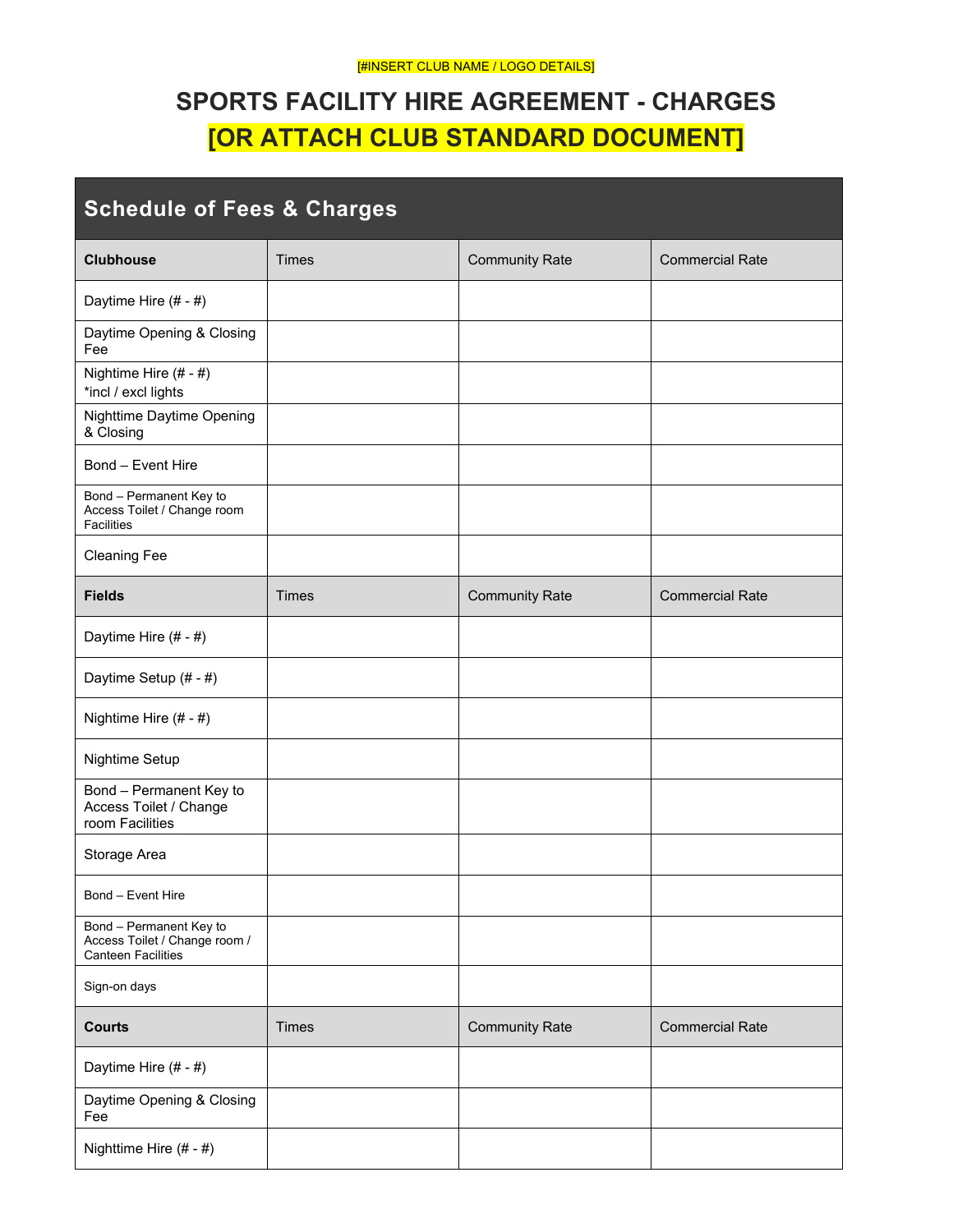| Nighttime Opening &<br>Closing Fee                                             |  |  |
|--------------------------------------------------------------------------------|--|--|
| Bond - Permanent Key to<br>Access Toilet / Change<br>room / Canteen Facilities |  |  |
| Bond - Event Hire                                                              |  |  |
| Storage Area                                                                   |  |  |
| Sign-on days                                                                   |  |  |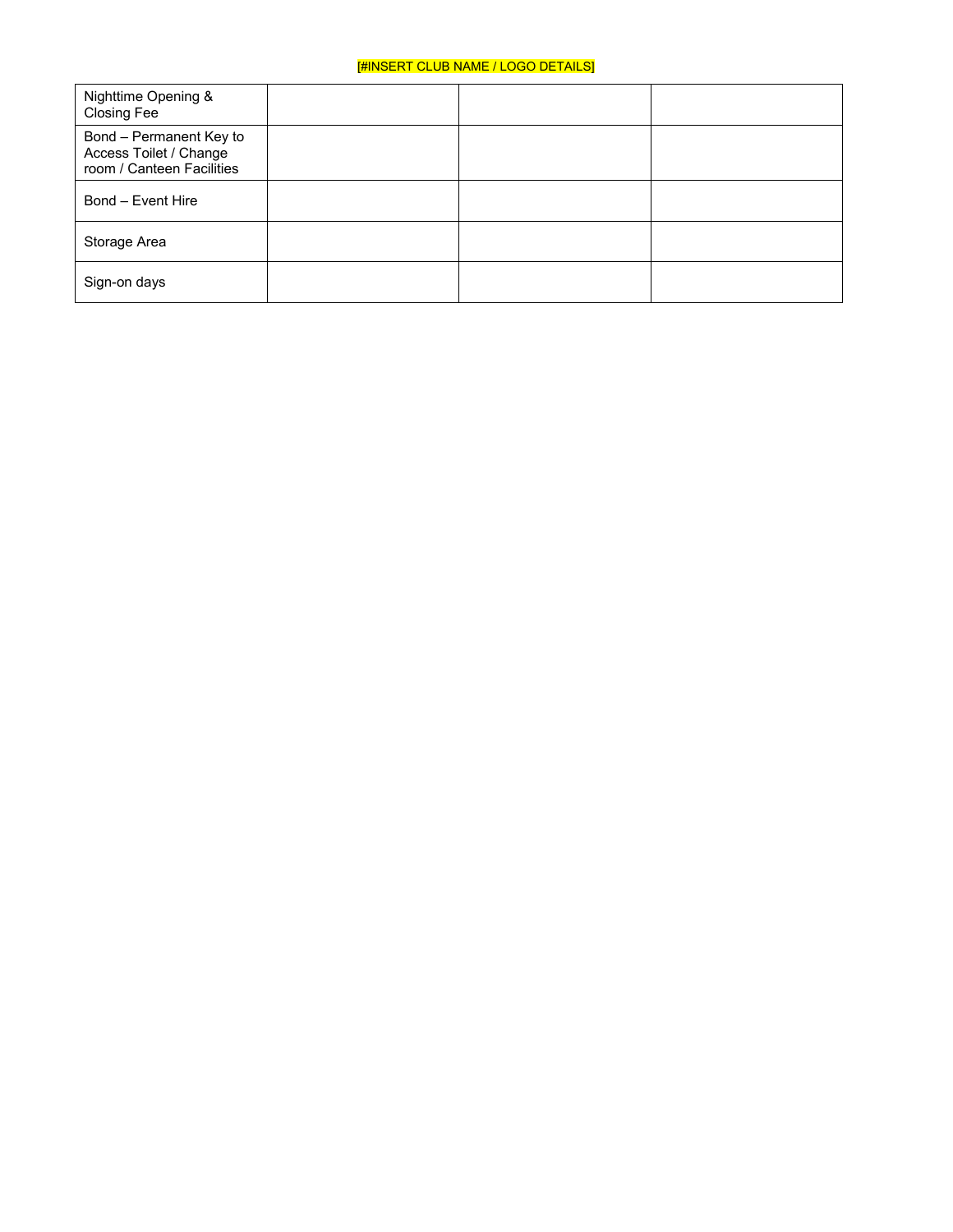# [#INSERT CLUB NAME / LOGO DETAILS]

|                       | <b>SPORTS FACILITY HIRE DETAILS</b>  |                                            |              |                |                |                                     |
|-----------------------|--------------------------------------|--------------------------------------------|--------------|----------------|----------------|-------------------------------------|
| <b>FACILITY</b>       | <b>FIELDS/</b><br><b>COURTS</b>      | <b>DATES</b><br><b>REQUIRED</b>            | <b>DAY/S</b> | <b>TIME</b>    | <b>SPORT</b>   | <b>NO OF</b><br><b>PARTICIPANTS</b> |
| Example: Owen<br>Park | List the fields /<br>courts required | xx/xx/14 to<br>xx/xx/14                    | Days of week | xx am to xx pm | Example: Rugby | X                                   |
|                       |                                      |                                            |              |                |                |                                     |
|                       |                                      |                                            |              |                |                |                                     |
|                       |                                      |                                            |              |                |                |                                     |
|                       |                                      |                                            |              |                |                |                                     |
|                       |                                      |                                            |              |                |                |                                     |
|                       |                                      |                                            |              |                |                |                                     |
|                       |                                      |                                            |              |                |                |                                     |
|                       |                                      |                                            |              |                |                |                                     |
|                       |                                      | <b>ADDITIONAL COMMENTS / REQUIREMENTS:</b> |              |                |                |                                     |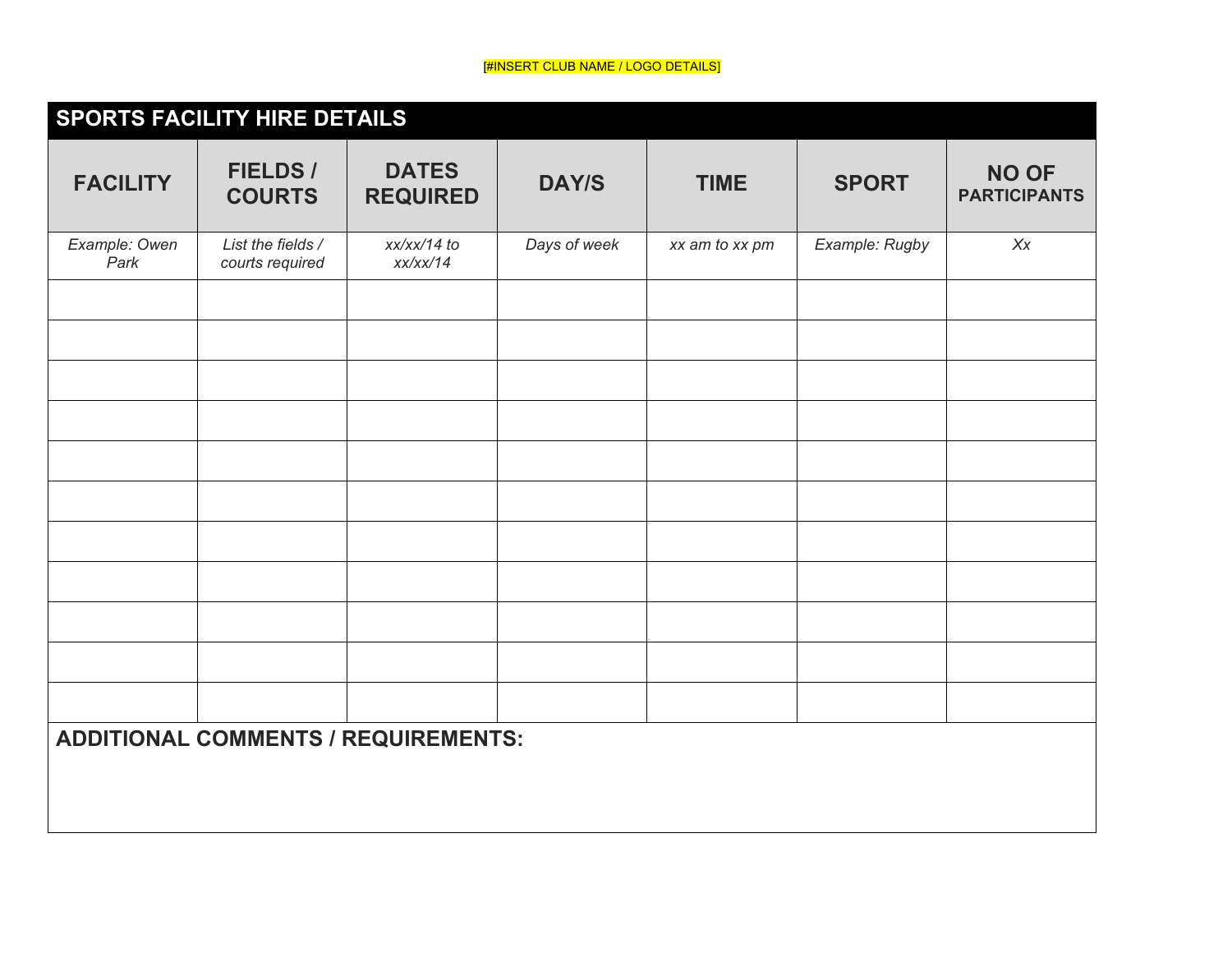# **Sports Facility Hire Agreement Terms & Conditions**

| Reference Schedule [Council Use Only] |                               |                |                |
|---------------------------------------|-------------------------------|----------------|----------------|
| Hirer:                                |                               |                |                |
| Hire Period:                          |                               |                |                |
| Agreed Use:                           |                               |                |                |
| <b>Hired Facilities:</b>              | Clubhouse                     | Lights         | Field numbers: |
| (delete as                            | Canteen                       | <b>Toilets</b> | Court numbers: |
| necessary)                            | Change Rooms                  | Bar            |                |
| Overrun charge:                       | \$                            |                |                |
|                                       | Not Applicable $\Box$<br>$or$ |                |                |
| Special Terms:                        |                               |                |                |
|                                       |                               |                |                |
|                                       |                               |                |                |

## INTERPRETATION

- 1. The CLUB means the [insert club name in full] also known as [insert club abbreviation / trading name];
- 2. The HIRER is the person, firm, company, business, school or association hiring from the Club;
- 3. The SPORTS FACILITY means the facilities located at [insert address of facility], including:

## [Amend as necessary]

- (i) Building / Clubhouse kitchen, toilet amenities, foyer and outdoor area;
- (ii) Canteen -
- (iii) Change Rooms showers, toilets, change area;
- (iv) Fields # fields, dugouts, scoreboard shed;
- (v) Courts # courts, scoreboard shed;
- 4. The AGREEMENT means this Sports Facility Hire Agreement and all attachments.
- 5. The HIRED FACILITIES means the Sports Facilities to be used by the Hirer as set out in this Agreement.

## Booking Procedure

- 1. The Sports Facility is available for hire by prior arrangement and subject to the terms of conditions of this Sports Facility Hire Agreement.
- 2. The Sports Facility Hire Agreement application must be completed and forwarded to the Club Office.
- 3. All communications with regard to sports facility hire should be directed to the [insert club member details].

## USE OF SPORTS FACILITY

- 4. Grant of licence
	- Hire Period for the Agreed Use. a. Subject to this Agreement, the Club grants to the Hirer a non-exclusive licence to use the Hired Facilities for the
	- hiring and condition of the Sports Facility during the Hire Period. b. The Hirer acknowledges that the two (2) people listed on the Application Form accept the responsibility for the
- 5. Hire Period
	- time without prior written consent of the Venue Manager. a. If a specific starting time has been agreed between the Club and the Hirer, the Hirer must not change the starting
	- <mark>details].</mark> Failure to notify of cancellation at least one (1) hour prior to the Hire Period time will incur a fee of b. If, due to inclement weather, the Hired Facilities will not be used, the Hirer must contact the linsert club member \$#[insert fee for personnel attendance costs] (GST incl).
	- c. The Club may impose on the Hirer an overrun charge as specified in the Schedule for any use of the Sports Facility subsequent to the Hire Period.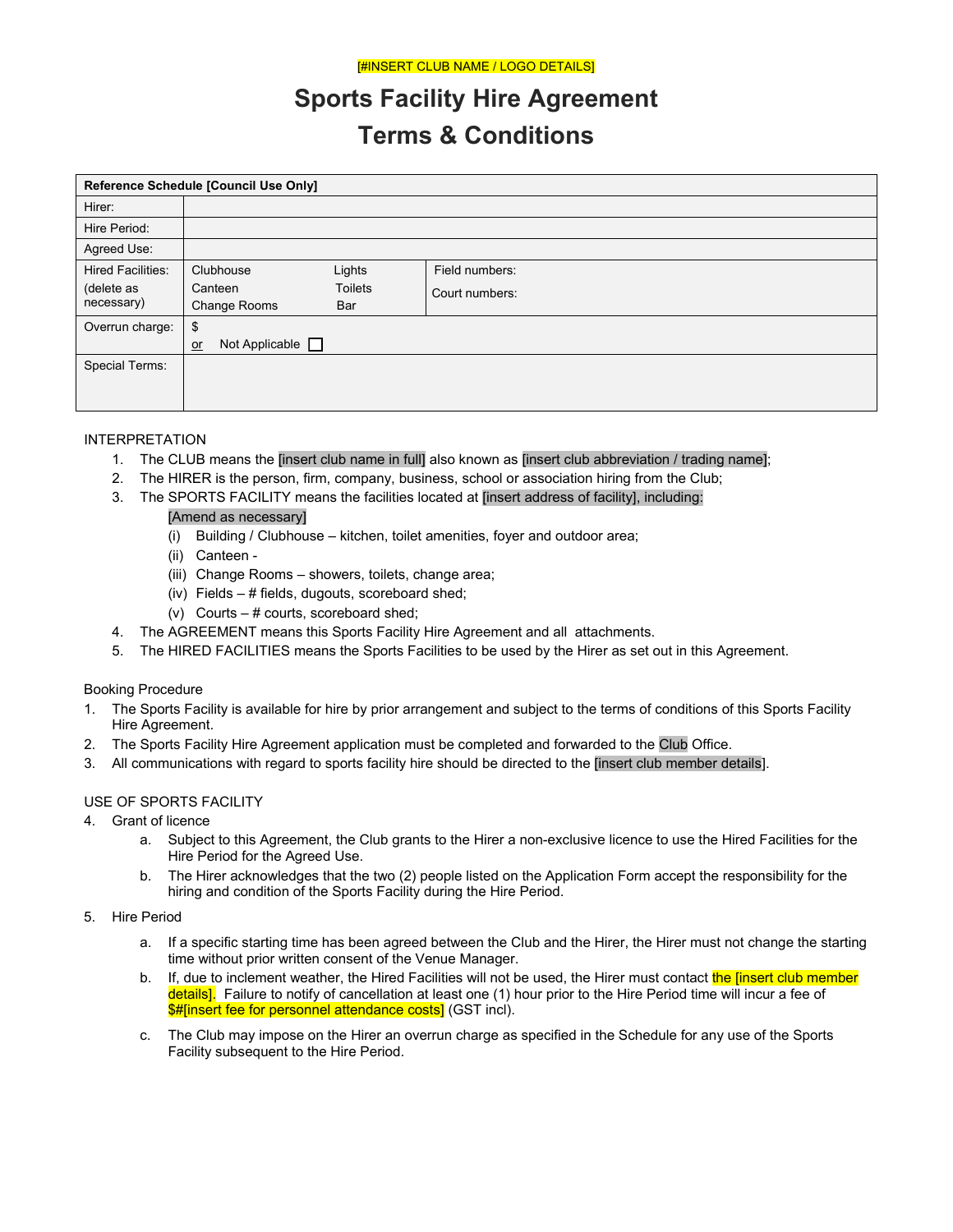### **The Hirer's Obligations**

## 6. Clubhouse Access

- a. The clubhouse will be opened and closed by a Club Committee Member; OR Keys/ Alarm Codes provided
- b. The bar facilities must be supervised by a Club Committee Member who holds a valid RSA licence and has the right to refuse service to any patron/s; - to licence?
- c. No alcoholic beverage may be brought outside the clubhouse and/or onto the courts / fields.

#### 7. Canteen Access

- a. The canteen will be opened and closed by a Club Committee Member; <mark>OR</mark> The Hirer will be provided with a key to access the canteen and will be responsible for the opening and closing of the canteen;
- b. The Hirer agrees to pay a Bond for the hire of the key to the canteen during the Hire Period;
- c. Where the Club does not have a Liquor Licence, the Hirer must ensure that alcoholic beverages are not consumed at the Sports Facilities.
- 8. Change room / Toilet Access
	- a. The change room / toilet building will be opened and closed by a Club Committee Member; <mark>OR</mark> The Hirer will be provided with a key to access the change room / toilet building during the Hire Period and will be responsible for the opening and closing of the change room / toilet building;
	- b. The Hirer agrees to pay a Bond for the hire of the key to the change room / toilet building during the Hire Period;
	- c. Supply of toilet paper/towels etc & re-stocking
- 9. Keys and passes
	- a. The Hirer must ensure that all keys and passes of any kind relating to the Sports Facilities given to them are:
		- i. kept by people authorised in writing by the Club;
		- ii. not copied; and
		- iii. returned to the Club when the Hirer vacates the Sports Facilities, or at the end of the Hire Period,
		- whichever is earlier.
- 
- 10. Safe and proper use<br>a. The Hirer must use the Sports Facilities in a safe, proper, and efficient manner.
	- b. Before using the Sports Facilities the Hirer must ensure that the fields / courts are in a proper and safe condition for use. Any safety concerns must be reported to the Club immediately.
	- c. The Hirer must comply with any reasonable direction of the Club in connection with the safe and proper use of the Sports Facilities.
	- d. The Hirer must ensure that all fields / courts being used at all times have post pads properly fitted.
	- e. The Hirer must ensure that all junior players are supervised at all times by:
		- i. a coach who is adequately qualified; or holds blue card
		- ii. one or both of the persons who are responsible for the hire as indicated on the application form.
	- f. unless agreed on before hiring the club. The use of bikes, roller blades, scooters, skateboards etc, is prohibited anywhere within the Sports Facility
	- g. The Hirer must ensure that motor vehicles are not driven onto the fields / courts, excluding emergency vehicles.<br>h. The Hirer is responsible for providing its own first aid assistance including the supply of ice.
	- h. The Hirer is responsible for providing its own first aid assistance including the supply of ice.
- 2. Cleaning of Sports Facility
	- a. The Hirer must vacate the Sports Facility (including removing all rubbish, team equipment, banners and all other goods of any kind brought into the Sports Facility by the Hirer) by the end of the Hire Period.
	- b. The Hirer must ensure that the Sports Facilities are left a clean, tidy, safe and proper condition to the club Committee's satisfaction.
	- Facilities. c. Any additional cleaning charges will be taken out of the Bond charged to the Hirer or where no bond has been paid by the Hirer, the Hirer agrees to pay to the Club the reasonable costs incurred in cleaning the Sports